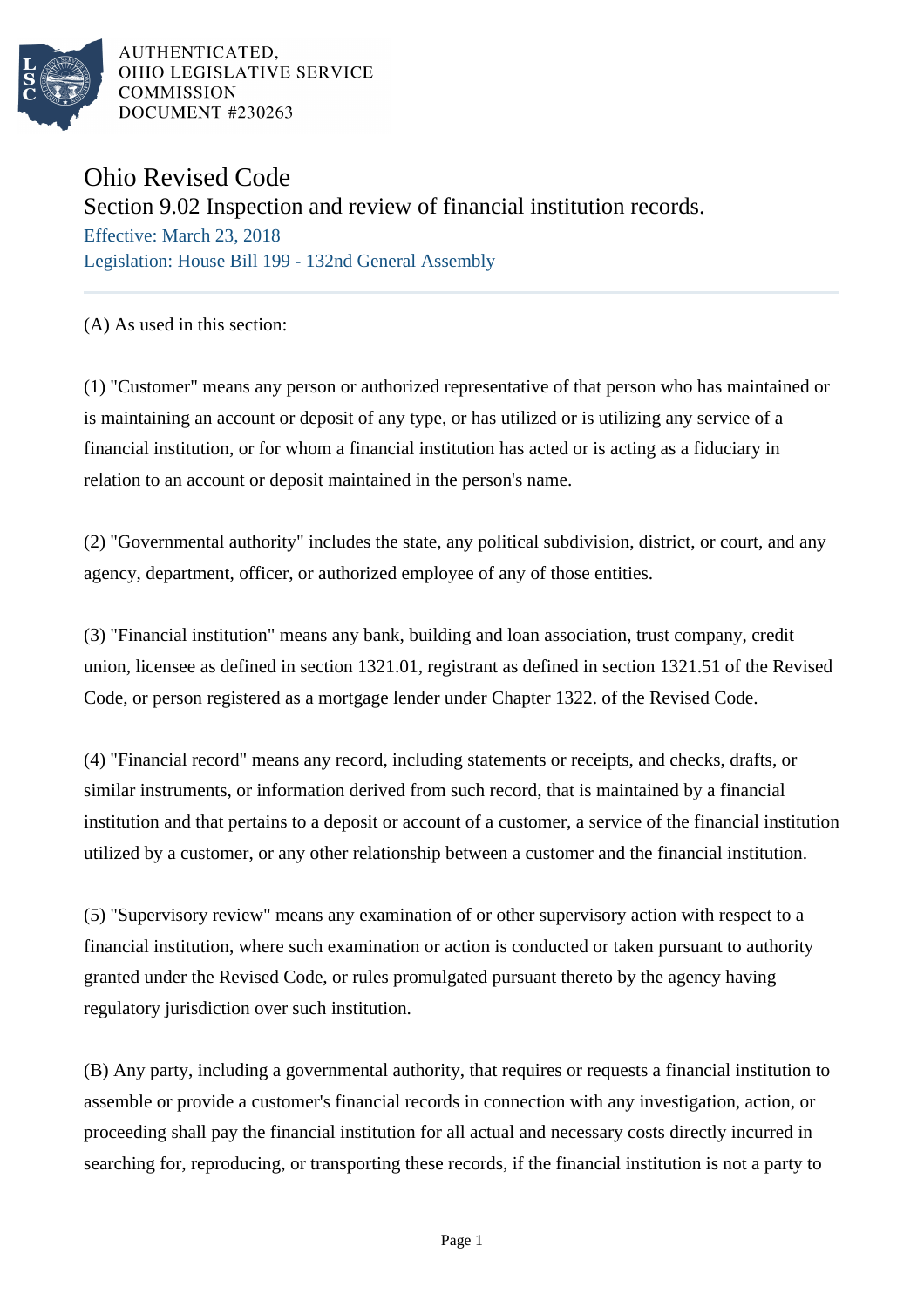

## AUTHENTICATED. OHIO LEGISLATIVE SERVICE **COMMISSION DOCUMENT #230263**

the investigation, action, or proceeding, is not a subject of supervisory review in the investigation, action, or proceeding, or is a party to the investigation, action, or proceeding solely by reason of its holding of assets of another party defendant, with no cause of action alleged against the financial institution. This payment shall be made to the financial institution promptly, whether or not the financial records are entered into evidence. If the records are produced pursuant to a court order or subpoena duces tecum, the party requesting the order or subpoena is responsible for making the payment. With respect to any judicial or administrative proceeding for which the records are requested, payment of these costs shall be in addition to any witness fees.

(C) The rates and conditions for making payments required by division (B) of this section shall be established by rule by the superintendent of financial institutions. To the extent that they are applicable, such respective rules shall be substantially like those adopted by the board of governors of the federal reserve system to regulate similar fees required by the "Right to Financial Privacy Act of 1978," 92 Stat. 3708, 12 U.S.C.A. 3415.

(D)(1) This section is not intended to expand, limit, or otherwise affect any authority granted under federal law or the law of this state to any party, including a governmental authority, to procure, request, or require a customer's financial records. This section does not apply to investigations or examinations conducted under authority granted by Chapter 169., 1707., 3737., or 4735. of the Revised Code.

(2) Division (B) of this section does not apply to financial records required to be assembled or provided pursuant to a subpoena, demand for production, request for records, or demand for inspection issued by or on motion of the attorney general or the organized crime investigations commission, to a subpoena issued by or on motion of a prosecuting attorney who has probable cause to believe that a crime has been committed, or to a subpoena issued by a grand jury, if all of the following apply:

(a) The financial records or copies of the financial records are subpoenaed for purposes of a criminal investigation or prosecution;

(b) The subpoena is delivered to the financial institution at least ten days before the records are to be provided;